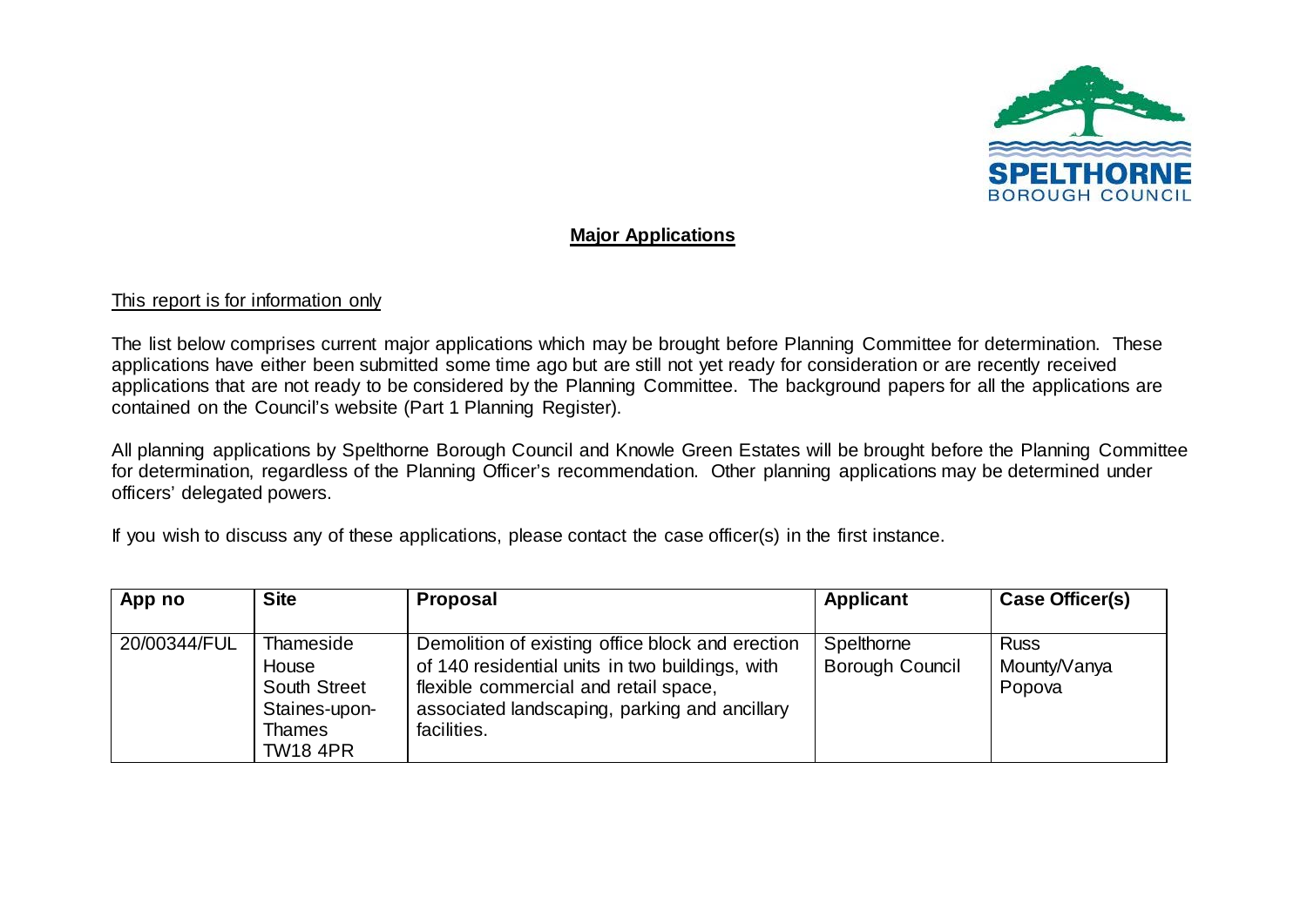| App no                    | <b>Site</b>                                                                                                                               | <b>Proposal</b>                                                                                                                                                                                                                                                                                                                                                  | <b>Applicant</b>                                     | Case Officer(s)                 |
|---------------------------|-------------------------------------------------------------------------------------------------------------------------------------------|------------------------------------------------------------------------------------------------------------------------------------------------------------------------------------------------------------------------------------------------------------------------------------------------------------------------------------------------------------------|------------------------------------------------------|---------------------------------|
|                           |                                                                                                                                           |                                                                                                                                                                                                                                                                                                                                                                  |                                                      |                                 |
| 20/00802/FUL<br>On Agenda | <b>Car Park</b><br>Tesco<br>Supermarket                                                                                                   | Redevelopment of surplus hospital car park for<br>127 residential units comprising 122 flats and 5<br>terraced houses, in buildings ranging from 2 to<br>5 storeys in height, with associated access,<br>parking, services, facilities and amenity space<br>(AMENDED PLANS)                                                                                      | Spelthorne<br>Borough Council,<br>Care of Lichfields | <b>Matthew Churchill</b>        |
| 20/00780/FUL<br>On Agenda | Hitchcock and<br>King                                                                                                                     | Sub-division of existing retail warehouse and<br>change of use to create an A1 food store and<br>an A1 / D2 Use Class Unit, with reconfiguration<br>of the site car park, elevational changes,<br>installation of plant equipment, and other<br>ancillary works.                                                                                                 | <b>Lidl Great Britain</b>                            | Matthew Clapham                 |
| 20/01555/FUL              | Land to the<br>North of<br>Hanworth Road<br>(Lok N Store<br>and Johnson<br>and Johnson)<br>Sunbury On<br><b>Thames</b><br><b>TW16 5LN</b> | Demolition of existing buildings and structures<br>and redevelopment of the site to include the<br>erection of two new warehouse buildings for<br>flexible use within Classes B2, B8 and/or light<br>industrial (Class E), revised junction layout<br>(A316 slip lane) and associated parking,<br>servicing, landscaping and access and<br>infrastructure works. | Diageo Pension<br><b>Trust Ltd</b>                   | Paul<br>Tomson/Drishti<br>Patel |
| 21/00912/FUL              | <b>Works</b><br>Langley Road                                                                                                              | Demolition of existing works building and<br>erection of 23 dwellings (14 dwelling houses                                                                                                                                                                                                                                                                        | Shanly Homes Ltd                                     | <b>Kelly Walker</b>             |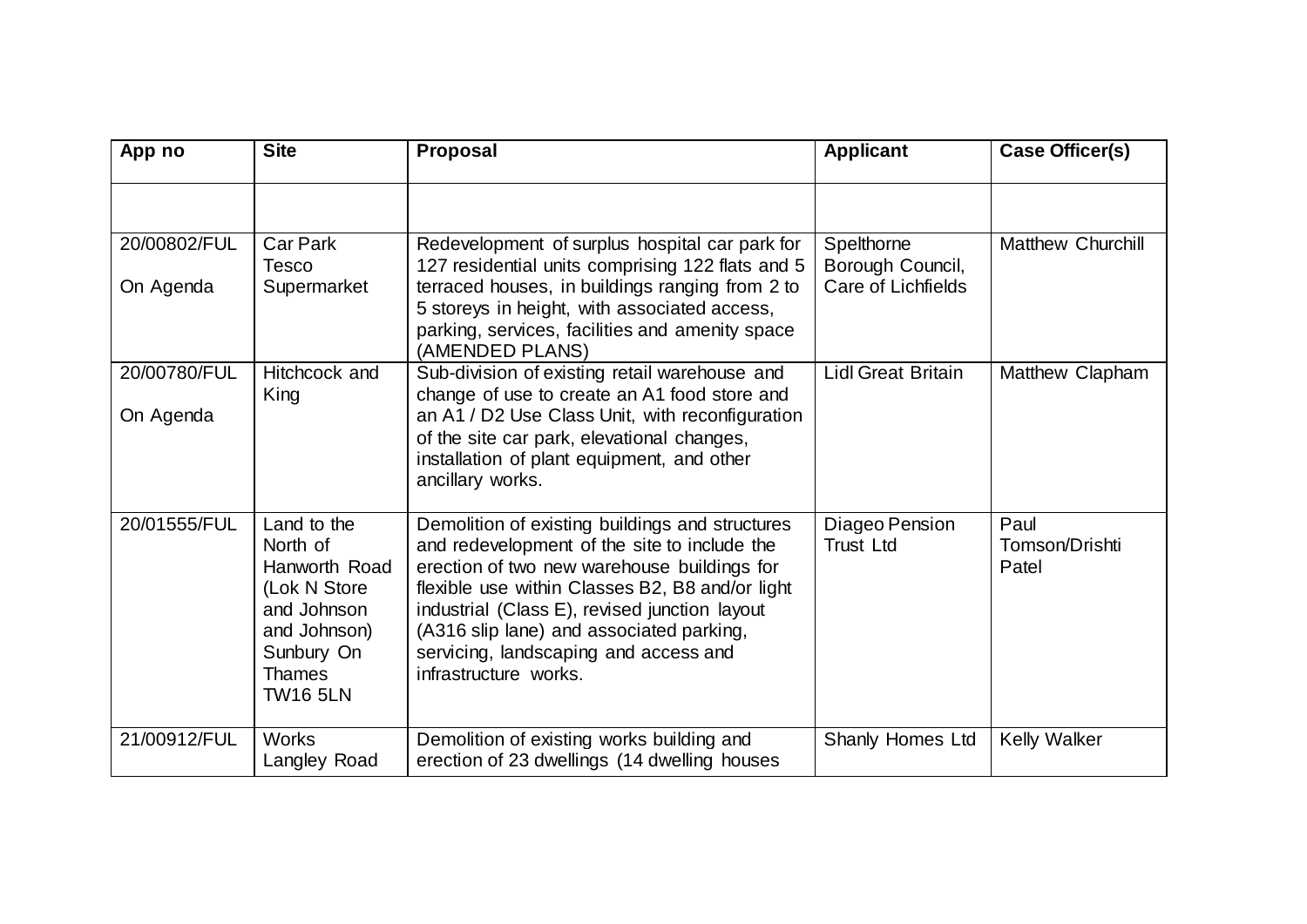| App no       | <b>Site</b>                    | <b>Proposal</b>                                                                                                                                                                                                                                                                                                                                                                        | <b>Applicant</b>                    | Case Officer(s)          |
|--------------|--------------------------------|----------------------------------------------------------------------------------------------------------------------------------------------------------------------------------------------------------------------------------------------------------------------------------------------------------------------------------------------------------------------------------------|-------------------------------------|--------------------------|
|              |                                | and 9 apartments) including access, parking,<br>landscaping and replacement substation'                                                                                                                                                                                                                                                                                                |                                     |                          |
| 21/00947/FUL | Cadline House,<br>Drake Avenue | Demolition of existing building and construction<br>of new build 2.5 storey residential building<br>comprising of 14 flats and 15 under-croft car<br>spaces.                                                                                                                                                                                                                           | Cadline Ltd                         | <b>Matthew Churchill</b> |
| 21/00921/FUL | 131 High Street                | Demolition of existing structures and creation<br>of retail unit and 9 no. flats facing the High<br>Street together with a residential building<br>providing 14 no. flats to the rear with<br>associated parking and amenity space.                                                                                                                                                    | <b>Burma House</b><br>(Staines) Ltd | <b>Kelly Walker</b>      |
| 21/01411/RVC | 524 To 538<br>London Road      | Application to remove Conditions 1<br>(Commencement of development), 15<br>(Access/egress), and 17 (Closure of access<br>onto Kenilworth Road, and variation of<br>Conditions 4 (Contaminated Land), 10<br>(Storage of refuse/waste) and 18 (Construction<br>Transport Management Plan), of planning<br>permission 17/00640/FUL for the erection of a<br>building to provide 58 flats. | Mr Bal Hans                         | Paul Tompson             |
| 21/00877/OUT | $273 - 275$<br>London Road     | Outline consent with all matters reserved for<br>the development of up to 69 no. 1 & 2 bedroom<br>affordable apartments and community centre.                                                                                                                                                                                                                                          | <b>Cristal London Ltd</b>           | <b>Kelly Walker</b>      |
| 19/01211/FUL | <b>Benwell House</b>           | Erection of 5 storey residential block to provide<br>39 residential units, with a mix of 12 x 1-bed,<br>24 x 2-bed and 3 x 3-bed units together with<br>associated parking, landscape and access.                                                                                                                                                                                      | Knowle Green<br><b>Estates</b>      | <b>Russ Mounty</b>       |